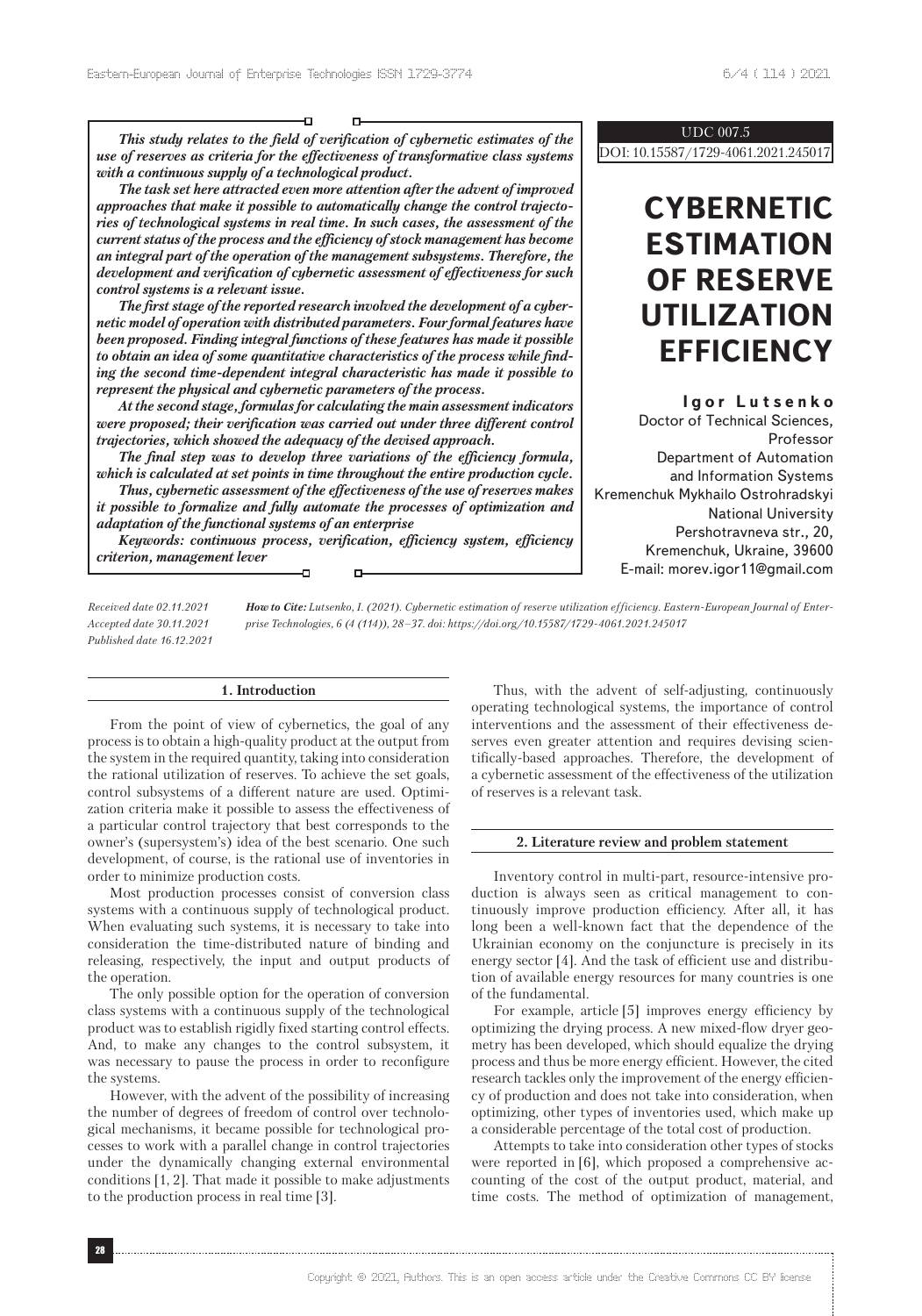which is considered in the cited article, uses a verified performance indicator; the experimental evidence of its performance is given. However, the approach was intended for portion heating of the liquid; its application for continuous processes is not justified.

Article [7] assessed the effectiveness of the continuous method of operation of the decanter centrifuge for the processing of olive oil. The possibility of changing the operational modes without stopping the entire process and assessing the energy and functional efficiency of the decanter are described. However, according to the results of the cited article, only preliminary results were obtained; the final verification of the performance assessment was not performed.

Paper [3] reports experimental research and mathematical modeling of a continuous, highly efficient process of separating coal seam methane from a porous suspension. The results of the experiments and the simulation of the process described in the paper provide basic data for the design and operation of the pilot and industrial plants. However, the assessment of the effectiveness of the process is again only for energy costs.

Paper [8] gives a model of the system of continuous processing of raw materials, which provides a quantitative assessment of the parameters that directly affect the efficiency. The overall efficiency of the process is calculated according to a verified criterion, taking into consideration the total costs and the cost of the finished product. To such costs, the author includes cost estimates of energy used and the resource of the processing and transporting parts, cost estimates of the volume and quality of output products. However, it is not always necessary to take into consideration only these types of reserves used.

Accounting for the reserves used as units of value, such as raw materials, resources, and energy of the processing and transporting part of the installation is shown in work [9]. However, all models are described specifically for the technological line of drying of granular products in a drum furnace with zone and axial burners using various types of fuel. This suggests that the author does not guarantee the applicability of efficiency assessment and optimization of operating modes for other classes of continuous processes.

Article [10] describes the method of automatic search an extremum of efficiency in multi-stage processing of raw materials. Within the framework of the method, an algorithm for calculating the efficiency coefficient of using the resources of the system and an algorithm for searching for the extremum are proposed. However, due to the limited number of degrees of freedom for the control system, the search for the efficiency extremum occurs on a limited number of control trajectories, which would not necessarily lead to finding the optimal solution.

Paper [11] proposes to manage the pumping system according to the criterion of maximum income, which does not correspond to the purpose of the paper, namely the optimal management of continuous technological processes according to the criterion of the minimum reserves used.

Thus, there is a large choice of options for assessing the effectiveness of technological continuous processes. However, detailing a specific type of process does not make the developed approaches cybernetic. Alternatively, the use of non-verified estimates does not reveal the real picture of the effectiveness of resource utilization, and, in some cases, leads to additional financial losses. Therefore, it is necessary to develop and verify the cybernetic assessment of effectiveness.

#### **3. The aim and objectives of the study**

The aim of this work is to devise cybernetic evaluation indicators as criteria for the effectiveness of using stocks of conversion class systems with a continuous supply of a technological product.

To accomplish the aim, the following tasks have been set:

– to identify formal features suitable for use in the future in assessing the effectiveness of continuous technological processes;

– to justify the choice of the main estimates of the operational process of converting a constant flow of input products into outputs, with the help of which it is possible to make judgments about the operational process;

– to derive the formulas for calculating the cybernetic assessment of the effectiveness of the use of reserves;

– to verify the evaluation indicators as performance criteria for three different control trajectories of continuous transformative processes.

### **4. The study materials and methods**

To define the cybernetic assessment of the use of continuous process reserves at certain points in time, it is necessary to constantly monitor the input and output parameters of the operational process.

For different processes, the input and output products of the operation may differ slightly. However, bringing the studied process to a technical-cybernetic model, one can talk about such input products as the input product of directed action, the energy product that is necessary for the operational process, the intensity of the use of technical equipment.

The use of a multi-section technological mechanism, proposed in [1, 2], makes it possible to take as a basis the assessment of the operation of systems with a portioned supply of a technological product and improve the proposed approach. Thus, a continuous technological process undergoes short-portion processing with the number of sections depending on the specificity of the process.

When evaluating the operation of conversion class systems, it is necessary that the quantitative parameters of all input and output products of the operation are comparable to each other. Given that the natural scaling factor in economic systems is the cost of a unit of system product  $(C/S)$ , this category was chosen, which was verified for its adequacy to the formula for resource efficiency [12].

This paper proposes to estimate the use of reserves in three different control trajectories using modified parameters and additional variables that characterize the dynamics of a continuous technological process.

At the first control trajectory (hereinafter referred to as control trajectory No. 1), after the start of the converter process, stocks are immediately supplied to the system input. The rate of change in the number of inventories over  $\text{time}\bigl(dre_{s_i}^*/ds\bigr)$  and their valuation is shown in Fig. 1, where  $s$ are certain points in time at which current information about the process is collected. Depending on the type and nature of the continuous process, the monitoring intervals of the current state of the process are selected individually. Given that the continuous process is transformed into a short-portion process, with the help of structural changes, Fig. 1 demonstrates the tooth-shaped trajectory of stock consumption.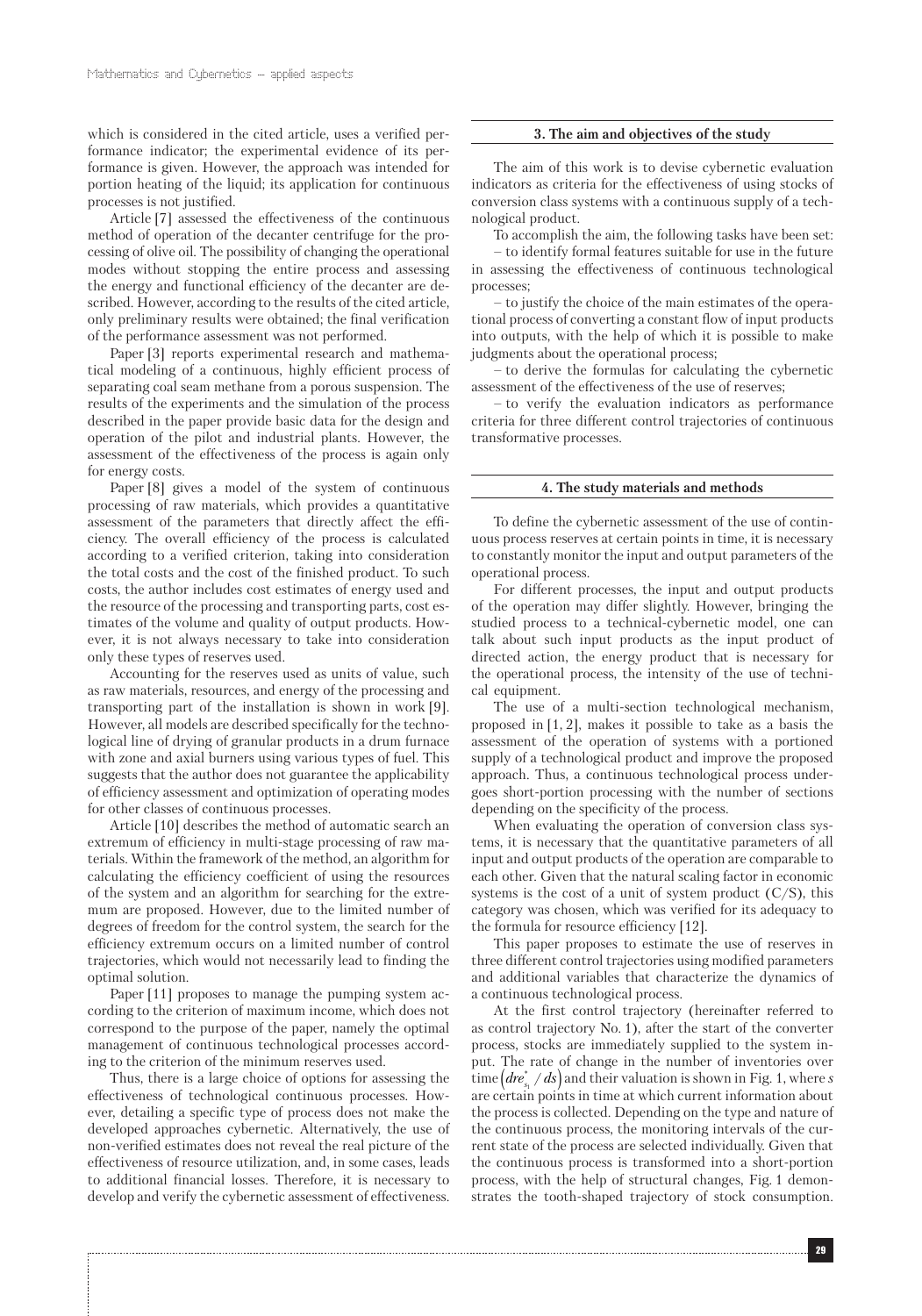

Fig. 1. Integral function of inventory valuations in control trajectory No. 1

The use of inventories of one operational process is described in more detail below (Fig. 2).



Fig. 2. Integral inventory utilization function for a single operational process under control trajectory No. 1

The result of the movement of the input and output products of the conversion class system at the moments of information registration (*n*) was described as a set of functions *ren* and *pen*, respectively:

$$
re_n = C \begin{cases} re_{n_i}, n = n_i, \\ 0, n \neq n_i, \end{cases} \tag{1}
$$

$$
pe_n = C \begin{cases} pe_{n_i}, n = n_i, \\ 0, n \neq n_i, \end{cases}
$$
 (2)

where *ren* is the cost estimate of input technological products at the *n*-th point in time for the *i*-th control trajectory; *pen* is the cost estimate of output technological products at the *n*-th point of time of the *i*-th control trajectory; C is the unit cost of the system product for the *i*-th control trajectory.

As a result of the operation of the conversion class system, at the tenth registered point in time, information was obtained on the cost estimate of the output technological product at the *n*-th point in time for the *i*-th control trajectory (Fig. 3).



Fig. 3. Graphical representation of the operation with distributed parameters in control trajectory No. 1

It is obvious that any change in control leads to a change in the *ren* and *pen* parameters described above. Given this, one can talk about the possibility of assessing the effectiveness of the use of continuous process reserves precisely according to the parameters of such a global operation model (GOM).

Consequently, such an operation model contains all the necessary information for a comparative assessment of the processes of the conversion class with a continuous supply of the technological product regarding the efficiency (rationality) of the use of reserves.

Thus, a model of the operation of the type  $(re_n, pe_n)$  is obtained, which is cybernetic for a continuous process with distributed parameters.

Based on certain parameters of the operational process, in order to assess inventory usage, further analysis of the system is described below.

It is obvious that a decrease in the number of stocks used and a stable amount of high-quality output product would make it possible to argue about a more rational operation of the production system. Given the continuity of the process, a method for calculating reserves must be determined to estimate the use of reserves.

Since the process of using stocks does not take place in an even manner and depends on the specificity of the production line and the currently chosen control trajectory, multiplying time by the amount of inventory used per unit of time is not appropriate. Integration is therefore more appropriate.

To obtain integral comparable estimates of the input and output operation, the following formulas for calculating the integrated functions of the result of the movement of input (*ire<sub>n</sub>*) and output (*ipe<sub>n</sub>*) products at  $w_g$  point in time for a continuous technological process are proposed:

$$
ire_{w_{g}} = re_{n_{i}}(n_{i} - n_{i-1}) + ire_{w_{g} - 1}, \text{ CW};
$$
\n(3)

$$
ipe_{w_g} = pe_{n_i}(n_i - n_{i-1}) + ipe_{w_g - 1}
$$
, CW. (4)

The dynamics of obtaining integral comparable estimates of the input and output operation are shown in Fig. 4. As Fig. 4 demonstrates, after the 9th fixed time point, one can see the profitability of the process since the valuation *iren* exceeded *ipen* and continued to subsequently maintain this advantage.



Fig. 4. Dependence of the values of the integral function of cost estimates of input and output products on time

Sensitivity to the time of capturing a certain amount of cost estimates is demonstrated by the second integral function  $\mathit{vre}_{u_f}$  of the input function  $\mathit{ire}_{w_g}$ :

$$
vre_{u_f} = ire_{w_g}(w_g - w_{g-1}) + vre_{u_f-1}, \text{CWU};
$$
\n(5)

$$
vpe_{u_f} = ipe_{w_g}(w_g - w_{g-1}) + vpe_{u_f - 1}, \text{CWU}.
$$
 (6)

Finding the second integral characteristic for time has made it possible to represent the physical-cybernetic process parameters. Fig. 5 shows the sensitivity to the time of capturing a certain amount of valuations.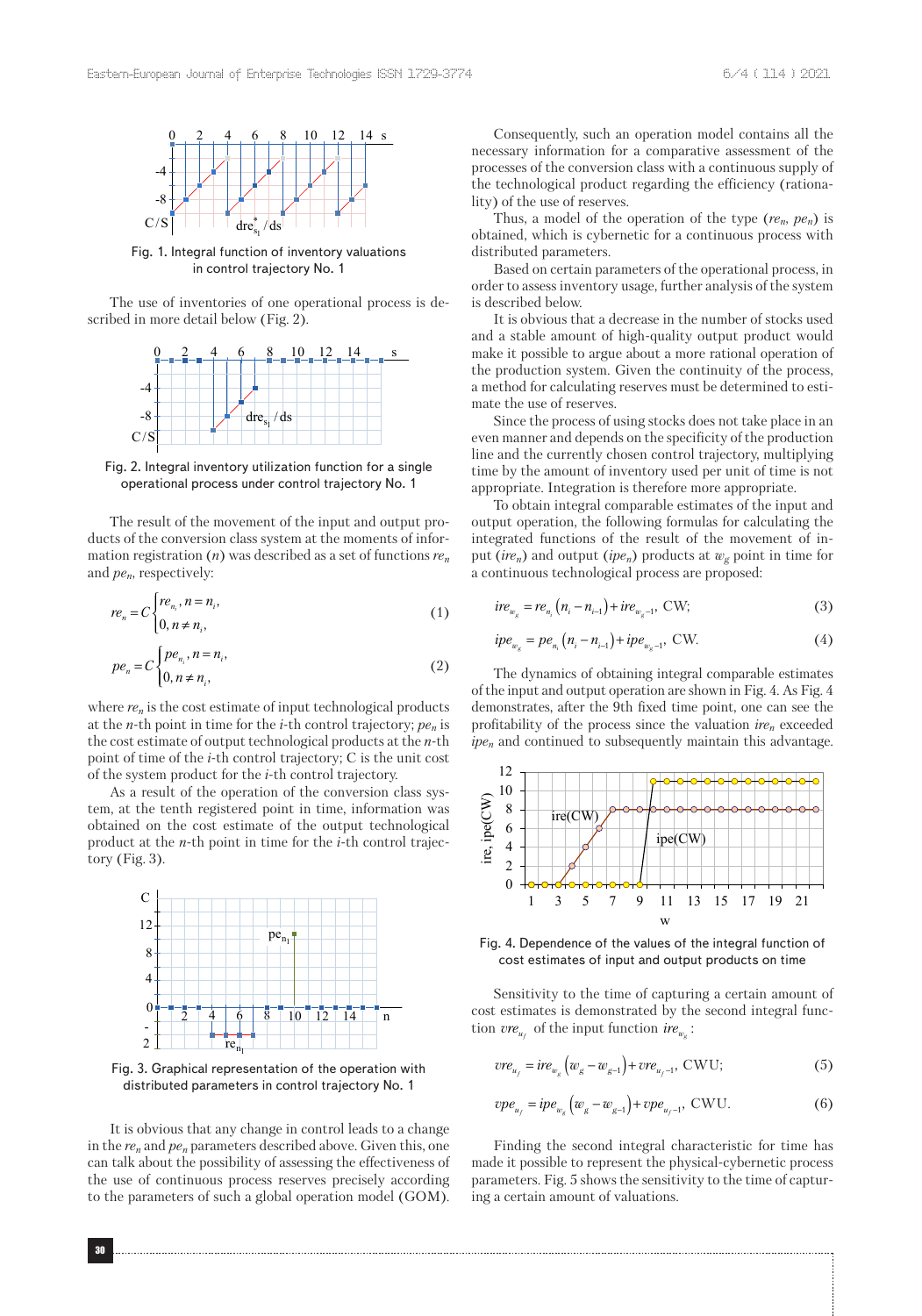

Fig. 5. Change in the values of the second cumulative series of input (*re*) and output (*pe*) products dependent on time

Since the GOM parameters respond to any change in control, cybernetic indicators would make it possible to evaluate the system under study with a continuous supply of the technological product from the maximum number of aspects.

One of the cybernetic indicators is the integral added value function *difuf*, which can be calculated as the difference between *vreuf* and *vpeuf* at the *uf*-th point in time:

$$
di f_{u_f} = v r e_{u_f} - v p e_{u_f}, \text{CWU}.
$$
 (7)

The dynamics of the change in the proposed cybernetic indicator on time, namely the added value indicator, can be seen in Fig. 6.



The value of accumulated added value at the *Vj*-th point in time can be calculated as:

$$
r_{v_j} = \text{d}if_{u_f} \left( u_f - u_{f-1} \right) + r_{v_j - 1}, \text{ CWUV.} \tag{8}
$$

The amount of accumulated added value dependent on time is shown in Fig. 7.



Fig. 7. Amount of accumulated added value over time

Based on the analysis of the system at the first control trajectory, it can be concluded that the main indicators for assessing the effectiveness of the conversion class system with a continuous supply of the technological product for a certain control trajectory include:

– potential effect of the operation:

$$
A = (PE - RE) / 2, \text{CWUV}, \tag{9}
$$

where *PE* is the function of the results of the movement of the output products of the operation in cases where the distributed nature of the function  $pe_n$  can be neglected;  $RE$  is the function of the results of the movement of the output products of the operation in cases where the distributed nature of the function  $re<sub>n</sub>$  can be neglected;

– resource intensity of the operational process:

$$
R = dif_{u_f} \left( u_f - u_{f-1} \right) + r_{v_f - 1}, \text{ CWUV}; \tag{10}
$$

– efficiency of operation resource utilization:

$$
ELF = A/R.
$$
\n<sup>(11)</sup>

Thus, having analyzed and assessed the dynamics of the study process, it became possible to move on to the next stage of research.

#### **5. Results of studying the quantity of consumption of stocks in continuous conversion production**

### **5. 1. Definition of formal features of continuous technological processes**

In the case when production systems of a continuous class can change the control trajectory, the task arises of comparing the number of stocks used and determining the effectiveness of each of them. For these purposes, it may be necessary to introduce additional formal features and a more detailed analysis of the process under study.

Below is another option for controlling a conversion class system with a continuous supply of a technological product. As can be seen from Fig. 8, in one of the cycles, the rate of change in the number of stocks over time was changed compared to the previous control trajectory. Red markers show the checkpoints at which the operation of the system differs in the first and second control trajectories. This case is described in more detail below (Fig. 9).



Fig. 8. Integral function of inventory valuations in control trajectory No. 2



Fig. 9. Integral inventory utilization function for a single operational process in control trajectory No. 2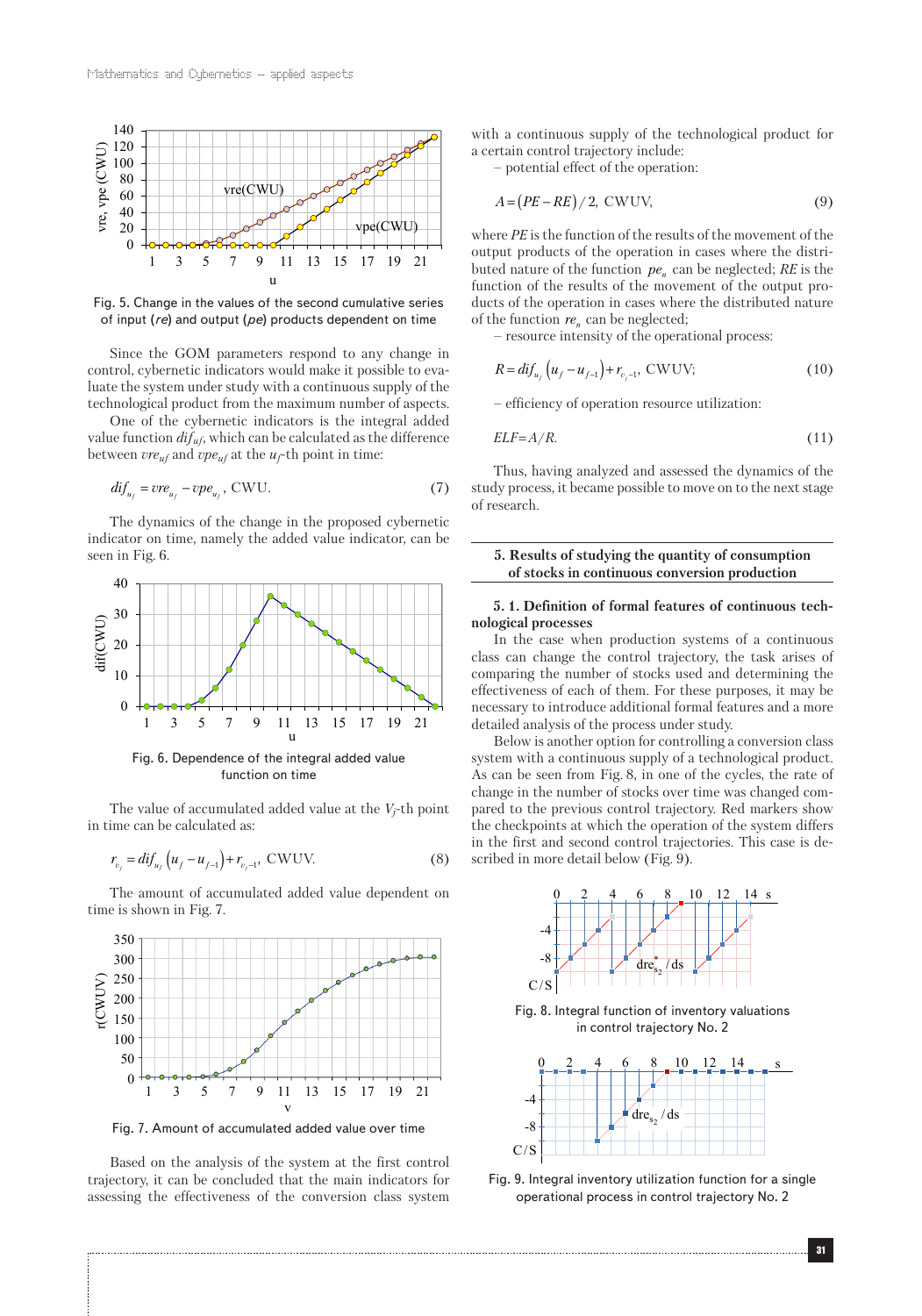Assessing the changes in the cost estimates of the output product under the second control trajectory, one can talk about two control moments in time. The first reference point in time  $(n=8)$  is when changes in inventory usage are already visible but the values of the output product have not yet changed (Fig. 10). At the second checkpoint, while continuing to use additional stocks, there is a jump in the amount of value of the output product (Fig. 11).



Fig. 10. Graphical representation of the operation with distributed parameters in control trajectory No. 2 at the first control point in time



Fig. 11. Graphical representation of the operation with distributed parameters under control trajectory No. 2 at the second control point in time

Thus, to assess the change in the number of stocks used and as a result, the change in the valuation of the output product, it is necessary to introduce additional formal features:  $fe_{n_i}$  – the function of the results of the movement of an additional number of value estimates of input technological products at the *i*-th point in time, and  $pe_{n_i}^*$  – the cost assessment of the output technological products at the *i*-th point in time when using  $fe_{n_i}$ .

An improved model of the operation of the type (*ren*, *fen,*   $pe_n$ ,  $pe_n^*$ ) is obtained, which is cybernetic for a continuous process with distributed parameters with the ability to change control trajectories.

In such cases, the integrated functions are calculated as follows:

$$
ire_{w_{g}} = re_{n_{i}}(n_{i} - n_{i-1}) + ire_{w_{g} - 1}, \text{ CW};
$$
\n(12)

$$
if e_{w_{s}} = fe_{n_{i}}(n_{i} - n_{i-1}) + if e_{w_{s}-1}, \text{ CW};
$$
\n(13)

$$
ipe_{w_g} = (pe_{n_i} + pe_{n_i}^*)(n_i - n_{i-1}) + ipe_{w_g-1}, \text{CW.}
$$
 (14)

The calculation of the double integral would make it possible to find the value of the second cumulative series of input ( $re_n$  and  $fe_n$ ) and output ( $pe_n$  and  $pe_n^*$ ) products of the continuous technological process where:

$$
vre_{u_j} = ire_{w_g-1}(w_g - w_{g-1}) + vre_{u_j-1}, \text{CWU};
$$
\n(15)

$$
vfe_{u_j} = ife_{w_g-1}(w_g - w_{g-1}) + vfe_{u_j-1}, \text{CWU};
$$
\n(16)

$$
vpe_{u_f} = ipe_{w_g-1}(w_g - w_{g-1}) + vpe_{u_f-1}, \text{CWU}.
$$
 (17)

To test the proposed improved model, the third option for controlling the conversion class system is considered (Fig. 12). In this case, the number of used stocks per production process was changed again (Fig. 13).



Fig. 12. Integral function of inventory valuations in control trajectory No. 3



Fig. 13. Integral inventory utilization function for one operational process in control trajectory No. 3

As can be seen in Fig. 14, with a slight increase in the amount of inventory used, the proposed distributed parameters operation model does not show a response at the output of the system. However, with further positive dynamics of the increase in stocks, changes also occur in the function of the results of the movement of the output products of the operation (Fig. 15).

Comparing the graphical representation of the operation with the distributed parameters in control trajectory No. 2 (Fig. 11) and control trajectory No. 3 (Fig. 15), it is possible to see the dependence and dynamics of changes in the cost estimates of the output products of the operation on the input ones. This shows the efficiency and adequacy of the selected formal features of the operation model, starting from which, it is possible to make a judgment about the operational process.



Fig. 14. Graphical representation of the operation with distributed parameters in control trajectory No. 3 at the first control point in time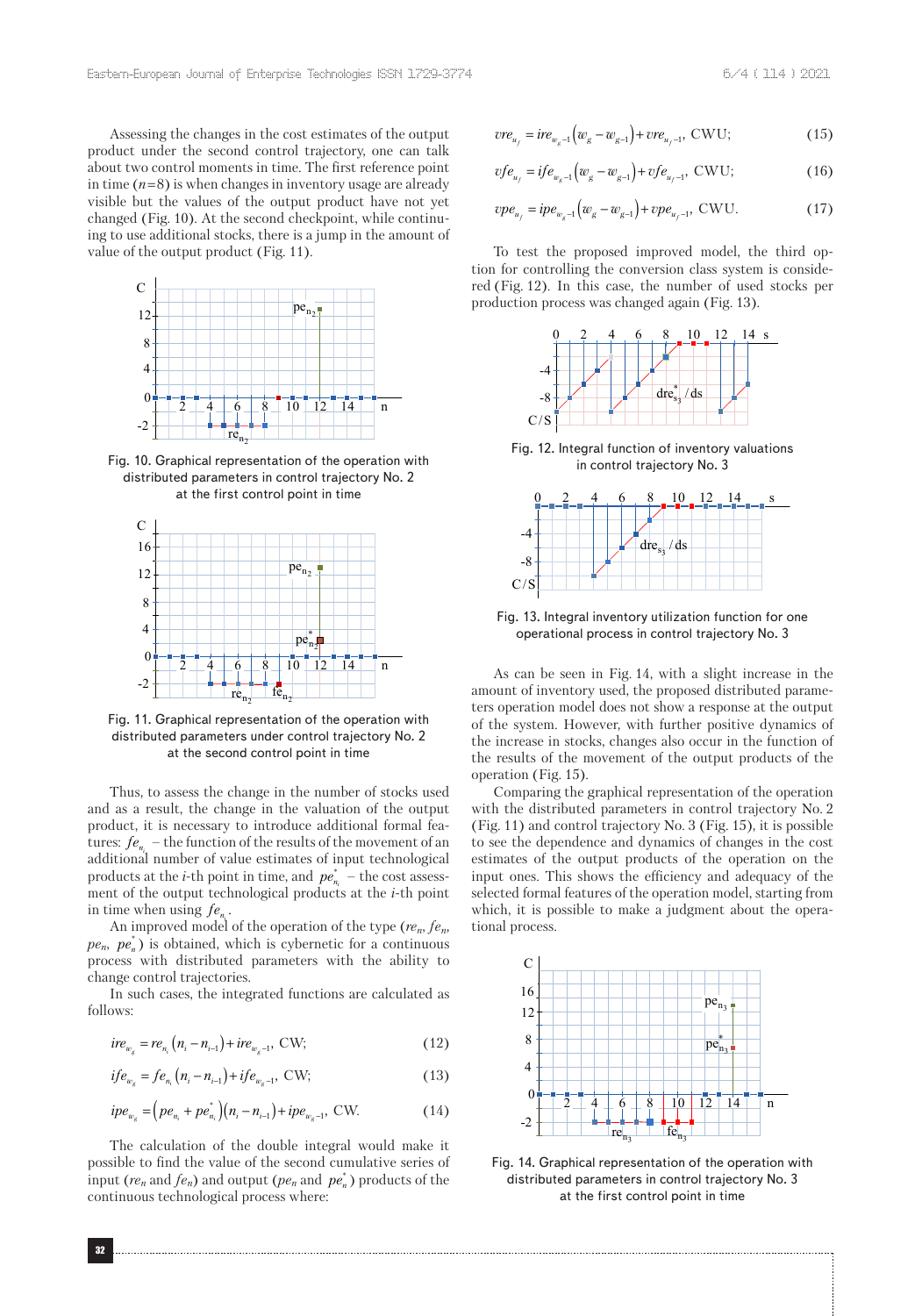

Fig. 15. Graphical representation of the operation with distributed parameters in control trajectory No. 3 at the second control point in time

Thus, the formal features of the model of operation with distributed parameters for a continuous process are determined, namely the function of the results of the movement of the input products function of the results of the movement of additional input products, at which there is a change in the function of movement of the output products.

In a general form, the formulae for calculating the integrated functions of the result of the movement of the proposed formal features can be represented:

$$
ire_w = \sum_{w_0}^{w} re_n, \text{CW};
$$
\n<sup>(18)</sup>

$$
if e_w = \sum_{w_0}^{w} f e_n, \text{ CW};
$$
\n
$$
(19)
$$

$$
ipe_w = \sum_{w_0}^{w} \left( pe_n + pe_n^* \right), \text{ CW.}
$$
 (20)

The second cumulative series is just the integral function  $vre_u$  of the function  $ire_w$  for the result of the movement of the input products and the integral function  $\mathit{vpe}_u$  of the function  $ipe_w$  for the result of the output products movement:

$$
vre_u = \sum_{u_0}^{u} \sum_{w_0}^{w} re_n, \text{CWU};
$$
\n(21)

$$
vfe_u = \sum_{u_0}^{u} \sum_{w_0}^{\infty} fe_u, \text{CWU};\tag{22}
$$

$$
vpe_{u} = \sum_{u_{0}}^{u} \sum_{w_{0}}^{w} \left( pe_{n} + pe_{n}^{*} \right), \text{ CWU.}
$$
 (23)

The calculation of integral functions can also be represented as:

$$
ire_{g}(w) = \int_{w_0}^{w} (re_n(t)) \, \mathrm{d}w = \{w \ge w_{g}, \text{ cw};
$$

$$
if eg(w) = \int_{w_0}^{w} (f e_n(t)) \mathrm{d}w = \{w \ge w_g, \text{ cw};
$$
 (25)

$$
ipe_g(w) = \int_{w_0}^{w} (pe_n(t) + pe_n^*(t))dw = \{w \ge w_g, \text{ cw}, \tag{26}
$$

where *cw* are the units of value;  $w_0$  – the start time of the continuous process.

Double integration as:

$$
vre_j(u) = \int_{u_0}^{u} \int_{v_0}^{v_0} (re_n(t)) \, dvdu = \left\{ u \ge u_j, \text{ cwu};\right\} \tag{27}
$$

$$
vfe_j(u) = \int_{u_0}^{u} \int_{u_0}^{w} (fe_n(t)) \mathrm{d}w \mathrm{d}u = \left\{ u \ge u_j, \text{ cwu};\right\}
$$
 (28)

$$
vpe_{f}(u) = \int_{u_{0}w_{0}}^{u_{0}} \int_{v_{0}}^{w} (pe_{n}(t) + pe_{n}^{*}(t)) \,dv \,du = \{u \ge u_{f}, \text{ cwu.} \quad (29)
$$

Thus, the formal features designed to assess the effectiveness of the use of continuous process stocks are the use of global input and output functions, as well as the application of a time-dependent double integration procedure.

### **5. 2. Substantiation of the choice of the main evaluation indicators of the operational process with a continuous supply of the technological product**

Taking into consideration the introduced additional formal features, changes have been introduced to the formulas of the main evaluation indicators of the operational process. The integral added value function would consist of three components:

$$
di f_{u_f} = v r e_{u_f} + v f e_{u_f} - v p e_{u_f}, \text{CWU.}
$$
 (30)

The value of the accumulated added value at the *i*-th time point is calculated:

$$
r_{v_j} = \frac{di f_{u_j} (u_f - u_{f-1}) + r_{v_j - 1}}{1} \text{CWUV.}
$$
 (31)

Thus, the calculation of the main indicators for assessing the efficiency of the conversion class system with a continuous supply of the technological product takes the following form:

$$
R = dif_{u_f} (u_f - u_{f-1}) + r_{v_f-1}, \text{CWUV};
$$
\n(32)

$$
A = ((PE + PE*) - (RE + FE)) / 2, \text{CWUV}, \tag{33}
$$

where *FE* is the function of the results of the movement of an additional number of value estimates of the input technological products in cases where the distributed nature of the function can be neglected, *PE*\* is the function of the results of the movement of value estimates of the output technological products in cases where the distributed nature of the function can be neglected.

In a general form, the main estimates of the operational process of converting a constant flow of input products into outputs, with the help of which it is possible to make a judgment about the operational process, are presented below:

$$
di f_u = \sum_{u_0}^{u} \sum_{w_0}^{w} \Big( \Big( r e_n + f e_n \Big) - \Big( p e_n + p e_n^* \Big) \Big), \text{ CWU}; \tag{34}
$$

$$
r_v = \sum_{v_0}^{v} \sum_{u_0}^{u} \sum_{w_0}^{w} \left( \left( r e_n + f e_n \right) - \left( p e_n + p e_n^* \right) \right), \text{CWUV};
$$
 (35)

$$
R = \sum_{v_0}^{v_1} \sum_{u_0}^{u} \sum_{w_0}^{w} \Big( \Big( r e_n + f e_n \Big) - \Big( p e_n + p e_n^* \Big) \Big), \text{ CWUV.} \tag{36}
$$

In cases where the distributed nature of the functions  $re_n$ ,  $fe_n$  and  $pe_n$ ,  $pe_n$ <sup>\*</sup> can be neglected, the object of the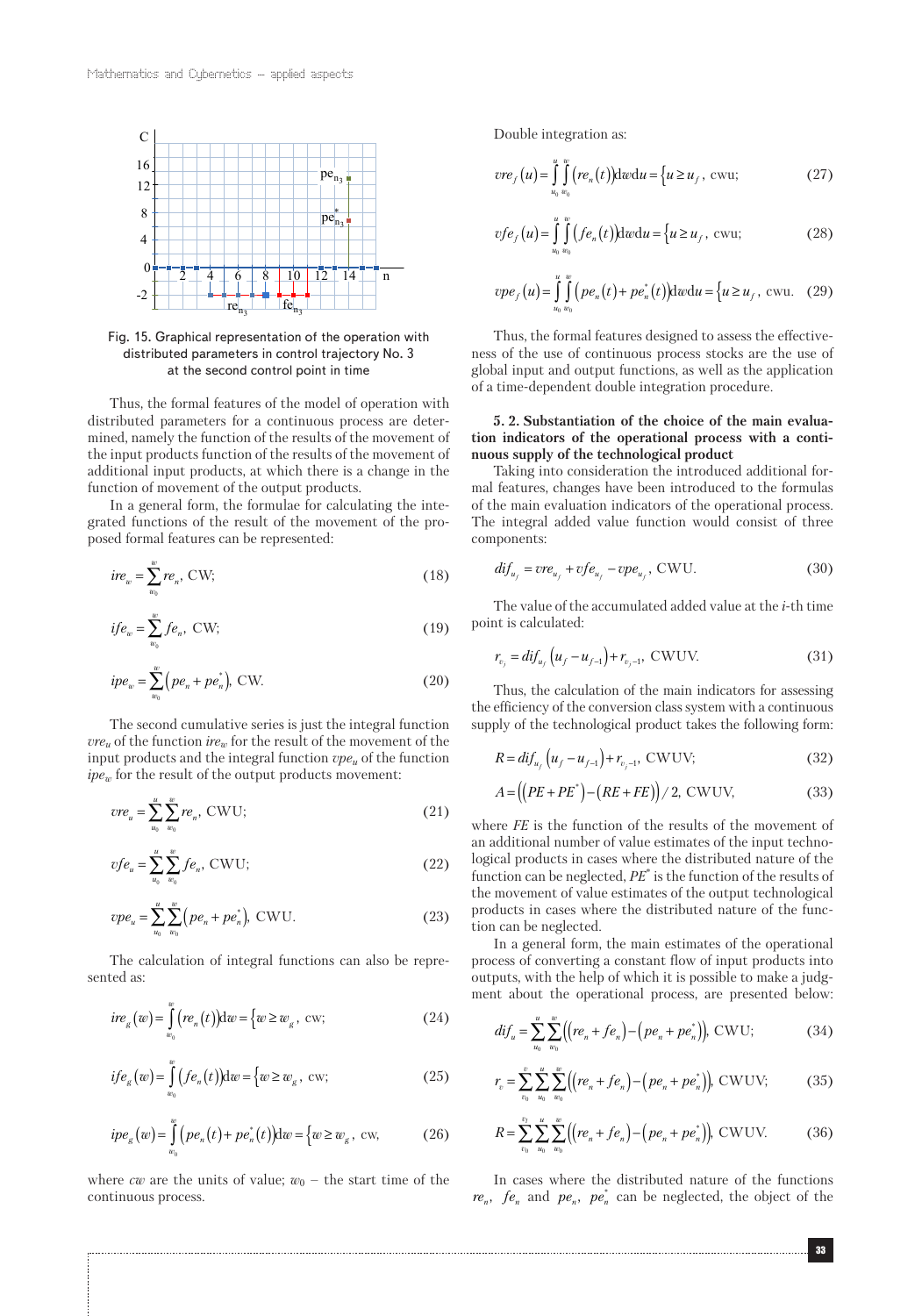operation study is the five *RE*, *FE*, *PE*, *PE\**, *TO*, where the potential effect of the operation is calculated:

$$
A = \left[ \left( \left( PE + PE^* \right) - \left( RE + FE \right) \right) \left( v_d - v_l \right)^2 \right] / 2, \text{ CWUV. (37)}
$$

Evaluation indicators can also be represented in the form: – an integral function of added value:

$$
dif_f(u) = \int_{u_0}^{u} \int_{w_0}^{w} \left( \left( re_n(t) + fe_n(t) \right) - \int_{v_0}^{u_0} \right) \, dv \, du = \left\{ u \ge u_f, \, \text{cwu}; \, (38)
$$

– resource intensity:

$$
r_j(v) = \int_{v_0}^{v} \int_{u_0}^{u} \int_{w_0}^{w} \left( \begin{pmatrix} re_n(t) + \ +fe_n(t) \end{pmatrix} - e_n(t) + \left( \begin{pmatrix} re_n(t) + \ +pe_n(t) \end{pmatrix} \right) \right) \, d\omega \, d\omega \, dv = \left\{ v \ge v_j, \, \text{cwuv}; \quad (39)
$$

– the resource intensity of the operational process during the change of the control trajectory  $v_1$  can be found:

$$
R = \int_{v_0}^{v_l} \int_{u_0}^{u} \int_{w_0}^{w} \left( \frac{(re_n(t) + fe_n(t)) - (pe_n(t) + pe_n^*(t))}{-(pe_n(t) + pe_n^*(t))} \right) dwdudv =
$$
  
=  $\{v \ge v_j, v \in [v_0, v_j], \text{cwuv},$  (40)

where  $v_1$  is the time to determine the potential effect of the operation at the time of changing the control trajectory;

– the potential effect of the operation is calculated:

$$
A = \int_{v_l}^{v_d} \int_{u_0}^{w} \int_{w_0}^{w} \left( \frac{(pe_n(t) + pe_n^*(t))}{-(re_n(t) + fe_n(t))} \right) d\omega d\omega dv =
$$
  
= 
$$
\{v \ge v_j, v \in [v_l, v_d], \text{cwwv},
$$
 (41)

where  $v_d = v_1 + 1$  is the time between the end of one control trajectory and the calculation of the potential effect [13].

Thus, the main estimated indicators have been improved, namely the integral function of added value *difi,* the resource intensity *r*, the resource intensity of the operational process *R*, and the potential effect of operation *A*. The proposed innovations make it possible to compare different control trajectories and further calculate the efficiency of inventory utilization.

## **5. 3. Deriving a formula for calculating the cybernetic assessment of the effectiveness of the use of reserves**

Based on the developed formal features and estimates, it is possible to proceed to build a formula for assessing the effectiveness of the use of stocks in a continuous production process.

To assess the effectiveness, one can use the *ELF* indicator [14], which has passed the stages of verification for its consistency with the concept of efficiency, setting reference points for the calculation time, and constantly collecting information throughout the production cycle of work.

In general, one can argue that efficiency is the ratio of the potential effect of operation *A* to the resource intensity of the operational process:

$$
ELF = A/R.
$$
 (42)

Taking into consideration the developed four formal features, the calculation of the efficiency of the use of reserves can be presented in the form:

$$
ELF = \frac{\left[ ((PE + PE^*) - (RE + FE)) (v_d - v_l)^2 \right] / 2}{\sum_{v_0}^{v_l} \sum_{u_0}^{w} \sum_{w_0}^{w} ((re_n + fe_n) - (pe_n + pe_n^*))},
$$
(43)

or, in the following form:

$$
ELF = \int_{\sum_{v_i u_o w_o \atop v_o u_o w_o}^{v_i u_w w} \int_{\sum_{v_i u_o w_o}^{v_i u_o w_o}}^{\sum_{v_i u_o w_o}^{v_i u_o w_o}} = \int_{\sum_{v_o u_o w_o}^{v_i u_o w_o} \int_{\sum_{v_o u_o w_o}^{v_i v_o}}^{\sum_{v_i u_o w_o}^{v_i v_o}} = \begin{cases} v \ge v_j, v \in [v_j, v_d]; \\ v \ge v_j, v \in [v_0, v_l]. \end{cases} \tag{44}
$$

Thus, when technological systems operate with a continuous supply of a technological product, it has been established that the optimization criterion is the indicator of the efficiency of inventory use [13]. Formal attributes have been established; evaluation indicators have been developed. Based on them, three variations of the efficiency formula (41) to (43) of the use of stocks of a continuous technological process are proposed, the calculation of which is carried out at established points in time throughout the entire production cycle.

#### **5. 4. Verification of estimates as performance criteria**

The results of testing the proposed approach of cybernetic assessment of the effectiveness of the use of reserves in the control trajectory No. 1 are shown in Fig. 16. It demonstrates the dynamics of changes in all the proposed parameters, indicators, and the resulting values of the efficiency of the use of reserves in the first trajectory.

|                 | 8              | 11 |                         |     |                 |                |                 |                | 302  | 1,5  | 0,00497    |
|-----------------|----------------|----|-------------------------|-----|-----------------|----------------|-----------------|----------------|------|------|------------|
| n               | re             | pe | ire                     | ipe | vre             | vpe            | dif             | r              | R    | A    | <b>ELF</b> |
|                 | C              | C  | <b>CW</b>               | CW  | CWU             | CWU            | CWU             | CWUV           | CWUV | CWUV |            |
| 0               |                |    |                         |     |                 |                |                 |                |      |      |            |
| 1               |                |    | 0                       | 0   | 0               | 0              | 0               | 0              |      |      |            |
| $\overline{2}$  |                |    | 0                       | 0   | 0               | $\overline{0}$ | 0               | 0              |      |      |            |
|                 |                |    | 0                       | 0   | 0               | 0              | 0               | 0              |      |      |            |
| 4               | 2              |    | $\overline{c}$          | 0   | 0               | 0              | O               | 0              |      |      |            |
| 5               | $\overline{2}$ |    | 4                       | 0   | $\overline{2}$  | 0              | $\overline{2}$  | $\overline{2}$ |      |      |            |
| 6               | $\overline{2}$ |    | 6                       | 0   | 6               | 0              | 6               | $\overline{8}$ |      |      |            |
| 7               | $\bar{2}$      |    | 8                       | 0   | $\overline{12}$ | 0              | $\overline{12}$ | 20             |      |      |            |
| $\overline{8}$  |                |    | $\overline{8}$          | 0   | 20              | 0              | 20              | 40             |      |      |            |
| 9               |                |    | 8                       | 0   | 28              | 0              | 28              | 68             |      |      |            |
| 10              |                | 11 | 8                       | 11  | 36              | 0              | 36              | 104            |      |      |            |
| 11              |                |    | 8                       | 11  | 44              | 11             | 33              | 137            |      |      |            |
| 12              |                |    | $\overline{8}$          | 11  | 52              | 22             | 30              | 167            |      |      |            |
| 13              |                |    | $\overline{\mathbf{8}}$ | 11  | 60              | 33             | $\overline{27}$ | 194            |      |      |            |
| 14              |                |    | 8                       | 11  | 68              | 44             | 24              | 218            |      |      |            |
| 15              |                |    | 8                       | 11  | 76              | 55             | 21              | 239            |      |      |            |
| 16              |                |    | 8                       | 11  | 84              | 66             | 18              | 257            |      |      |            |
| 17              |                |    | 8                       | 11  | 92              | 77             | 15              | 272            |      |      |            |
| 18              |                |    | 8                       | 11  | 100             | 88             | 12              | 284            |      |      |            |
| 19              |                |    | $\overline{8}$          | 11  | 108             | 99             | 9               | 293            |      |      |            |
| 20              |                |    | 8                       | 11  | 116             | 110            | 6               | 299            |      |      |            |
| $\overline{21}$ |                |    | 8                       | 11  | 124             | 121            | 3               | 302            |      |      |            |
| 22              |                |    | $\overline{8}$          | 11  | 132             | 132            | $\overline{0}$  | 302            |      |      |            |

Fig. 16. Change in the basic parameters of the operation with a continuous supply of the technological product at control trajectory No. 1

The results of the study of the second trajectory of continuous process control, taking into consideration the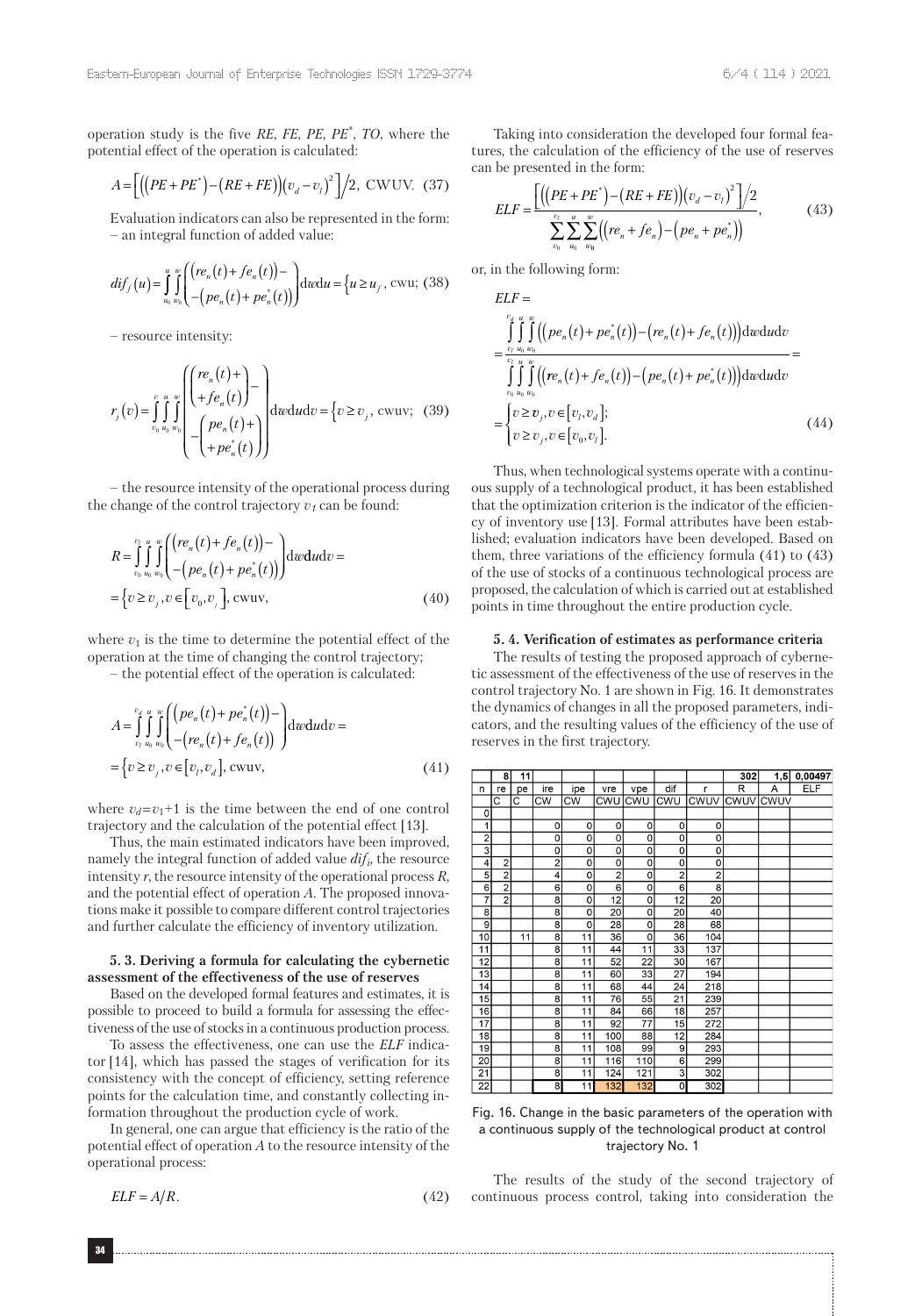additional number of cost estimates of input technological products at the *i*-th point in time, are shown in Fig. 17.

The final variant of the control trajectory and all the necessary values for analysis are shown in Fig. 18.

 $4,25$  0,00518  $|10|$  2 13,25 2,25 820  $ELF$  $|e|$  fe  $ire$  ife vre vfe vpe  $di$  $\overline{R}$  $A$ <br>CWUV  $\overline{n}$  $pe^*$ ipe pe **CMUCMUCMUCMU CMUVICMUV** cwcwcw  $\overline{\circ}$  $\frac{1}{2}$ 이  $\overline{\phantom{a}}$  $\overline{0}$  $\overline{0}$  $\overline{0}$  $\overline{0}$  $\Omega$  $\Omega$ ol - ol  $\overline{0}$  $\mathbf 0$  $\mathbf{0}$  $\Omega$  $\circ$  $\Omega$  $\overline{\overline{3}}$ 히  $\overline{\circ}$  $\overline{\circ}$ ᅙ  $\overline{\circ}$  $\overline{\circ}$  $\overline{\sigma}$ ᅙ  $\overline{4}$ 기  $\overline{\circ}$  $\overline{\circ}$  $\overline{\circ}$  $\overline{\circ}$  $\overline{\circ}$  $\overline{\circ}$ 히  $\overline{2}$  $\overline{4}$  $\frac{5}{7}$  $\overline{0}$  $\overline{\mathfrak{c}}$  $\overline{2}$  $\overline{0}$  $\overline{0}$  $\overline{2}$  $\frac{2}{2}$  $\overline{6}$  $6$  $\overline{\mathbf{0}}$  $\overline{0}$  $\overline{6}$  $\overline{\mathfrak{o}}$  $\overline{\mathbf{0}}$  $\overline{8}$  $\overline{\mathbf{g}}$  $\overline{0}$  $\overline{0}$  $12$  $\overline{0}$  $\overline{0}$  $12$ 20  $\overline{\mathbf{8}}$ 40  $\overline{2}$ 10  $\overline{0}$  $\overline{0}$ 20  $\circ$  $\circ$ 20  $\overline{9}$  $\overline{30}$  $\overline{30}$  $\overline{70}$  $\overline{10}$  $\overline{2}$  $\overline{0}$  $\overline{\mathfrak{o}}$  $\overline{\mathfrak{o}}$  $42$ 10 10  $\frac{2}{2}$  $\overline{0}$ 40  $\overline{2}$  $\Omega$ 112  $\frac{1}{50}$  $\frac{1}{54}$  $\overline{11}$  $\overline{10}$ ಾ 166  $\overline{12}$  $13,25$  $\overline{10}$  $\overline{2}$  $15,5$ 60 66 232 6 0  $\frac{62,5}{59}$  $\overline{13}$  $\overline{2}$  $\overline{70}$  $\overline{10}$  $15.5$  $15.5$  $294.5$ 8  $\overline{\phantom{a}}$  $\frac{1}{31}$  $\overline{14}$  $15,5$  $\overline{80}$  $10$  $353,5$  $\overline{10}$  $\overline{15}$  $15,5$  $10$  $90$  $12 \mid 46,5$  $55,5$  $40<sub>5</sub>$  $\overline{\mathbf{c}}$  $\overline{16}$  $\overline{10}$  $15,5$  $100$  $\overline{14}$ 461  $62$  $5$  $16$  77.5  $\overline{17}$  $10$  $\overline{2}$  $15,5$  $110$  $48,5$  $509,5$ 18 10  $\overline{2}$ 15.5 120 18 93 45 554,5  $\overline{19}$  $109$  $41,5$ 10 15,5 130  $20$ 596  $\overline{20}$  $\overline{10}$  $\frac{1}{140}$  $\overline{22}$ 634  $15,5$  $\overline{124}$ 38  $\overline{21}$  $\overline{10}$  $15,5$ 150  $\overline{24}$  $140$  $34,5$ 668,5 2  $\overline{22}$  $15,5$ 26 155  $\overline{10}$ 2  $160$  $\overline{31}$  $699,5$  $\begin{array}{r} \hline 23 \\ \hline 24 \\ \hline 25 \end{array}$  $27,5$  $10$  $15,5$  $170$  $\boxed{28}$  $171$ 727  $10$ 15.5 180 30 186  $2<sup>2</sup>$ 751  $\overline{10}$  $\overline{32}$  $20,5$  $771.5$ 15.5 190 202  $\frac{1}{26}$  $34$  $\frac{217}{233}$ 788,5 15,5 200 10 17  $\overline{210}$  $\overline{36}$  $\overline{10}$  $15,5$  $13,5$  $802$  $\frac{28}{2}$ 220 38 248 812  $\overline{10}$  $15,5$  $\overline{10}$  $\frac{818,5}{821,5}$  $\frac{29}{30}$  $\begin{array}{|c|c|c|}\n\hline\n15,5 & 230 \\
\hline\n15,5 & 240\n\end{array}$  $\frac{40}{42}$  $\frac{264}{279}$  $\frac{10}{10}$  $6,5$  $\overline{10}$  $31$  $10$  $\overline{2}$  $15,5$  $-250$ 44 295  $-0.5$ 821

Fig. 17. Change in the basic parameters of the operation with a continuous supply of the technological product at control trajectory No. 2

|                           | 10             |               | 6 13,25 6,75 |      |                 |                 |                           |                 |                 |                |                 |                | 1284           |             | 3 0,00234  |
|---------------------------|----------------|---------------|--------------|------|-----------------|-----------------|---------------------------|-----------------|-----------------|----------------|-----------------|----------------|----------------|-------------|------------|
| n                         | re             | fe            | pe           | pe*  | ire             | ife             | ipe                       | vre             | vfe             | vpe            | dif             | r              | $\overline{R}$ | A           | <b>ELF</b> |
|                           | C              | C             | C            | C    | <b>CW</b>       | <b>CW</b>       | <b>CW</b>                 | CWU             |                 | cwulcwu        | lcwu            | CWUV           | CWUV           | <b>CWUV</b> |            |
| 0                         |                |               |              |      |                 |                 |                           |                 |                 |                |                 |                |                |             |            |
| 1                         |                |               |              |      | 0               | 0               | 0                         | 0               | 0               | 0              | 0               | 0              |                |             |            |
| $\overline{2}$            |                |               |              |      | 0               | 0               | 0                         | 0               | 0               | 0              | 0               | 0              |                |             |            |
| $\overline{\overline{3}}$ |                |               |              |      | O               | 0               | O                         | 0               | 0               | 0              | 0               | $\overline{0}$ |                |             |            |
| 4                         | $\overline{2}$ |               |              |      | $\overline{2}$  | 0               | 0                         | $\overline{0}$  | 0               | 0              | $\overline{0}$  | $\overline{0}$ |                |             |            |
| 5                         | $\overline{2}$ |               |              |      | 4               | 0               | O                         | $\overline{2}$  | 0               | 0              | $\overline{2}$  | $\overline{2}$ |                |             |            |
| $\overline{6}$            | $\overline{2}$ |               |              |      | $\overline{6}$  | 0               | $\overline{0}$            | $\overline{6}$  | 0               | $\overline{0}$ | $\overline{6}$  | $\overline{8}$ |                |             |            |
| 7                         | $\overline{2}$ |               |              |      | $\overline{8}$  | 0               | $\overline{0}$            | $\overline{12}$ | 0               | $\overline{0}$ | $\overline{12}$ | 20             |                |             |            |
| 8                         | $\overline{2}$ |               |              |      | 10              | 0               | $\overline{0}$            | 20              | 0               | o              | 20              | 40             |                |             |            |
| $\overline{9}$            |                | 2             |              |      | 10              | $\overline{2}$  | 0                         | 30              | 0               | 0              | 30              | 70             |                |             |            |
| 10                        |                | $\frac{2}{2}$ |              |      | 10              | 4               | $\overline{0}$            | 40              | $\overline{2}$  | $\overline{0}$ | 42              | 112            |                |             |            |
| 11                        |                |               |              |      | $\overline{10}$ | $\overline{6}$  | $\overline{\mathfrak{o}}$ | 50              | $\overline{6}$  | $\overline{0}$ | 56              | 168            |                |             |            |
| 12                        |                |               |              |      | 10              | $\overline{6}$  | 0                         | 60              | 12              | 0              | 72              | 240            |                |             |            |
| 13                        |                |               |              |      | $\overline{10}$ | $\overline{6}$  | 0                         | 70              | $\overline{18}$ | $\overline{0}$ | 88              | 328            |                |             |            |
| 14                        |                |               | 13,25        | 6,75 | 10              | $\overline{6}$  | $\overline{22}$           | 80              | $\overline{24}$ | $\overline{0}$ | 104             | 432            |                |             |            |
| 15                        |                |               |              |      | 10              | 6               | $\overline{22}$           | 90              | 30              | 22             | 98              | 530            |                |             |            |
| 16                        |                |               |              |      | 10              | $\overline{6}$  | $\overline{22}$           | 100             | 36              | 44             | 92              | 622            |                |             |            |
| $\overline{17}$           |                |               |              |      | 10              | $\overline{6}$  | 22                        | 110             | 42              | 66             | 86              | 708            |                |             |            |
| 18                        |                |               |              |      | 10              | $6\overline{6}$ | 22                        | 120             | 48              | 88             | 80              | 788            |                |             |            |
| 19                        |                |               |              |      | 10              | $\overline{6}$  | $\overline{22}$           | 130             | 54              | 110            | 74              | 862            |                |             |            |
| $\overline{20}$           |                |               |              |      | 10              | $\overline{6}$  | $\overline{22}$           | 140             | 60              | 132            | 68              | 930            |                |             |            |
| 21                        |                |               |              |      | 10              | $\overline{6}$  | 22                        | 150             | 66              | 154            | 62              | 992            |                |             |            |
| $\overline{22}$           |                |               |              |      | 10              | $6\overline{6}$ | $\overline{22}$           | 160             | $\overline{72}$ | 176            | 56              | 1048           |                |             |            |
| $\overline{23}$           |                |               |              |      | 10              | $\overline{6}$  | $\overline{22}$           | 170             | $\overline{78}$ | 198            | 50              | 1098           |                |             |            |
| $\overline{24}$           |                |               |              |      | 10              | $\overline{6}$  | 22                        | 180             | 84              | 220            | 44              | 1142           |                |             |            |
| $\overline{25}$           |                |               |              |      | 10              | $\overline{6}$  | $\overline{22}$           | 190             | 90              | 242            | 38              | 1180           |                |             |            |
| 26                        |                |               |              |      | 10              | $\overline{6}$  | 22                        | 200             | 96              | 264            | $\overline{32}$ | 1212           |                |             |            |
| $\overline{27}$           |                |               |              |      | $\overline{10}$ | $\overline{6}$  | $\overline{22}$           | 210             | 102             | 286            | $\overline{26}$ | 1238           |                |             |            |
| 28                        |                |               |              |      | 10              | $\overline{6}$  | 22                        | 220             | 108             | 308            | 20              | 1258           |                |             |            |
| 29                        |                |               |              |      | 10              | $\overline{6}$  | 22                        | 230             | 114             | 330            | 14              | 1272           |                |             |            |
| 30                        |                |               |              |      | 10              | 6               | 22                        | 240             | 120             | 352            | 8               | 1280           |                |             |            |
| $\overline{31}$           |                |               |              |      | 10              | 6               | $\overline{22}$           | 250             | 126             | 374            | $\overline{2}$  | 1282           |                |             |            |
| 32                        |                |               |              |      | 10              | $\overline{6}$  | $\overline{22}$           | 260             | 132             | 396            | $-4$            | 1278           |                |             |            |

Fig. 18. Change in the basic parameters of the operation with a continuous supply of the technological product at control trajectory No. 3

Thus, the proposed cybernetic estimates of the use of reserves as criteria for the effectiveness of conversion class systems with a continuous supply of the technological product were verified. The analysis of the three variants of system

operation demonstrated the adequacy of the devised approach.

## **6. Discussion of research results related to cybernetic assessment of stockpile efficiency**

It is obvious that the assessment of the use of reserves of continuous technological processes is an important scientific task.

The application of a rigidly fixed control trajectory of such processes is often not an effective solution due to dynamically changing external conditions. With the advent of approaches that make it possible to automatically change the control trajectories of technological systems without stopping the process, the task of assessing the effectiveness of the use of reserves has become even more relevant.

However, the use of non-verified estimates does not reveal the real picture of the effectiveness of resource use, and, in some cases, leads to additional financial losses.

The benefits of using validated scorecards and a confidence performance formula are obvious. Such verified assessment methods would make it possible to fully automate the control subsystem of technological systems and, importantly, to make the transition to a different control trajectory, due to changes in external factors while maintaining the principle of using a minimum of reserves.

This paper proposes a model of the operation of the type  $(re_n, fe_n, pe_n, pe_n^*)$ , which is cybernetic, for a continuous process with distributed parameters with the ability to change control trajectories. A feature of the model is the presence of additional two features *fen* and  $pe_n^*$  (Fig. 11, 15), which allow for a comparative assessment of different control trajectories. Evaluation of the process is carried out with the help of formal features reduced to comparable values, which have been verified for their adequacy to the formula for the efficiency of resource use [12].

Based on formal features, formulas for finding integral functions of the results of the movement of the input  $((12)$  to  $(14)$ ,  $(18)$  to  $(20)$ ,  $(24)$  to  $(26)$ ) and output products are described, which give an idea of some quantitative characteristics of the process. As well as the second integral characteristic ((15) to (17), (21) to (23), (27) to (29)), which represents the physical and cybernetic parameters of the process over time.

To be able to make judgments about the operational process, the main estimated indicators of the process of converting a constant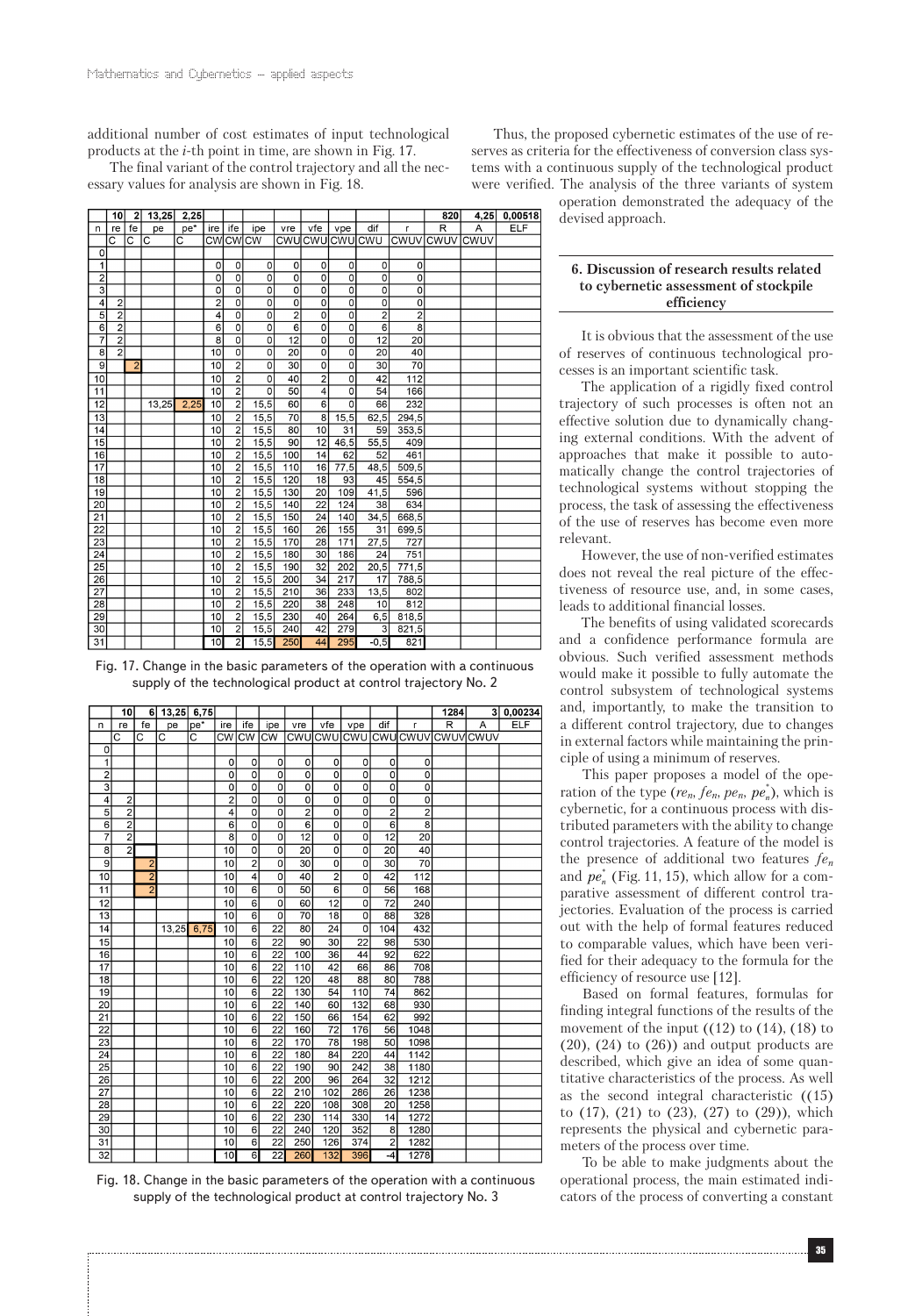flow of input products into outputs have been developed. These include the integral added value function *difi* (30), (34), (38), the potential effect of operation *A* (33), (37), (41), and the resource intensity of the operational process *R* (32), (36), (40).

When technological systems with a continuous supply of a technological product operate, it has been established that the optimization criterion is the indicator of the efficiency of inventory use [13].

Based on the estimated indicators, three variations of the efficiency formula ((41) to (43)) of the use of continuous process reserves are proposed, the calculation of which is carried out at established points in time throughout the entire production cycle. Based on the calculations, one can judge the efficiency of the production process on the part of the use of stocks and choose a control trajectory with minimal consumption.

Verification of the developed cybernetic assessment of the efficiency of the use of reserves was carried out under three different control trajectories of a conversion class system (Fig. 16–18).

The limitation of the developed cybernetic assessment of the use of stocks is that a given process can be carried out only for continuous production processes with a continuous supply of a technological product, which also has a number of advantages and disadvantages:

– the generalized nature of the proposed approach would make it possible to apply the calculation to a large number of different kinds of continuous processes;

– the possibility of applying the assessment only to the technological process with a sectional-modular system, which makes it possible to increase the number of degrees of freedom, and, therefore, to more flexibly control the process.

### **7. Conclusion**

1. A cybernetic model of continuous operation with distributed parameters has been developed, which differs from the existing ones by the presence of additional two formal features that allow for comparative characterization of different control trajectories. It is proposed to allocate from the total flow of input resources the number of reserves that are additionally spent and, as a result, the number of additional output resources that have appeared. This division makes it possible to additionally evaluate some quantitative characteristics and the physical-cybernetic parameters of the process of using additional reserves.

2. The main estimated indicators of the operational process of converting a constant flow of input products into outputs have been developed, which differ from the existing ones by taking into consideration the four formal features of a continuous process. This makes it possible to increase the quality of judgment about the operational process.

3. Three variations of the efficiency formula have been built for assessing the use of reserves of conversion processes with a continuous supply of a technological product, which differ from the existing ones in the possibility of assessing a continuous process from the point of view of the use of reserves. That makes it possible to compare possible operational options and choose a control trajectory with minimal inventory consumption.

4. Verification of evaluation indicators as performance criteria for three different control trajectories of continuous transformative processes was carried out. The current study has shown the adequacy of the process assessment, which makes it possible to carry out full automation of continuous processes, both on the side of the technological part and the side of management.

#### References

- 1. Lutsenko, I., Koval, S., Oksanych, I., Serdiuk, O., Kolomits, H. (2018). Development of structural-parametric optimization method in systems with continuous feeding of technological products. Eastern-European Journal of Enterprise Technologies, 4 (2 (94)), 55–62. doi: https://doi.org/10.15587/1729-4061.2018.136609
- 2. Lutsenko, I., Oksanych, I., Koval, S., Rylova, N. (2019). Modeling a Convertor-class Interactive System. 2019 IEEE 39th International Conference on Electronics and Nanotechnology (ELNANO). doi: https://doi.org/10.1109/elnano.2019.8783271
- 3. Chen, W., Guo, X., Zou, E., Luo, M., Chen, M., Yang, M. et. al. (2020). A continuous and high-efficiency process to separate coal bed methane with porous ZIF-8 slurry: Experimental study and mathematical modelling. Green Energy & Environment, 5 (3), 347–363. doi: https://doi.org/10.1016/j.gee.2020.04.015
- 4. Sinchuk, O., Sinchuk, I., Beridze, T. (2018). Private commentary to the problem energy security of Ukraine. Electromechanical and energy saving systems, 1 (41), 53–60. doi: https://doi.org/10.30929/2072-2052.2018.1.41.53-60
- 5. Weigler, F., Scaar, H., Franke, G., Mellmann, J. (2017). Optimization of mixed flow dryers to increase energy efficiency. Drying Technology, 35 (8), 985–993. doi: https://doi.org/10.1080/07373937.2016.1230627
- 6. Konokh, I. S., Istomina, N. N., Oksanich, A. P. (2019). The search for the optimal control law of processing raw materials by the maximum efficiency criterion. Radioelectronics & Informatics, 1 (84), 10–19. Available at: https://www.ewdtest.com/ri/%E2%84%96184-2019/
- 7. Bianchi, B., Tamborrino, A., Santoro, F. (2013). Assessment of the energy and separation efficiency of the decanter centrifuge with regulation capability of oil water ring in the industrial process line using a continuous method. Journal of Agricultural Engineering, 44 (2s). doi: https://doi.org/10.4081/jae.2013.298
- 8. Konokh, I. (2018). Extreme effective control of continuous raw material processing. Transactions of Kremenchuk Mykhailo Ostrohradskyi National University, 5, 30–38. doi: https://doi.org/10.30929/1995-0519.2018.5.30-38
- 9. Konokh, I. S., Istomina, N. M. (2019). Efficiency Analysis and Optimization of Technological Modes of Drum Drying Stations. Visnyk of Vinnytsia Politechnical Institute, 6 (147), 7–18. doi: https://doi.org/10.31649/1997-9266-2019-147-6-7-18
- 10. Konokh, I., Oksanych, I., Istomina, N. (2019). Automatic Search Method of Efficiency Extremum for a Multi-stage Processing of Raw Materials. Lecture Notes in Computational Intelligence and Decision Making, 225–241. doi: https://doi.org/10.1007/ 978-3-030-26474-1\_17
- 11. Zagirnyak, М., Alieksieieva, I., Konoh, I., Korenkova, T. (2019). Extreme control system for pump complex by the criterion of maximum efficiency. Tekhnichna Elektrodynamika, 2019 (1), 79–84. doi: https://doi.org/10.15407/techned2019.01.079